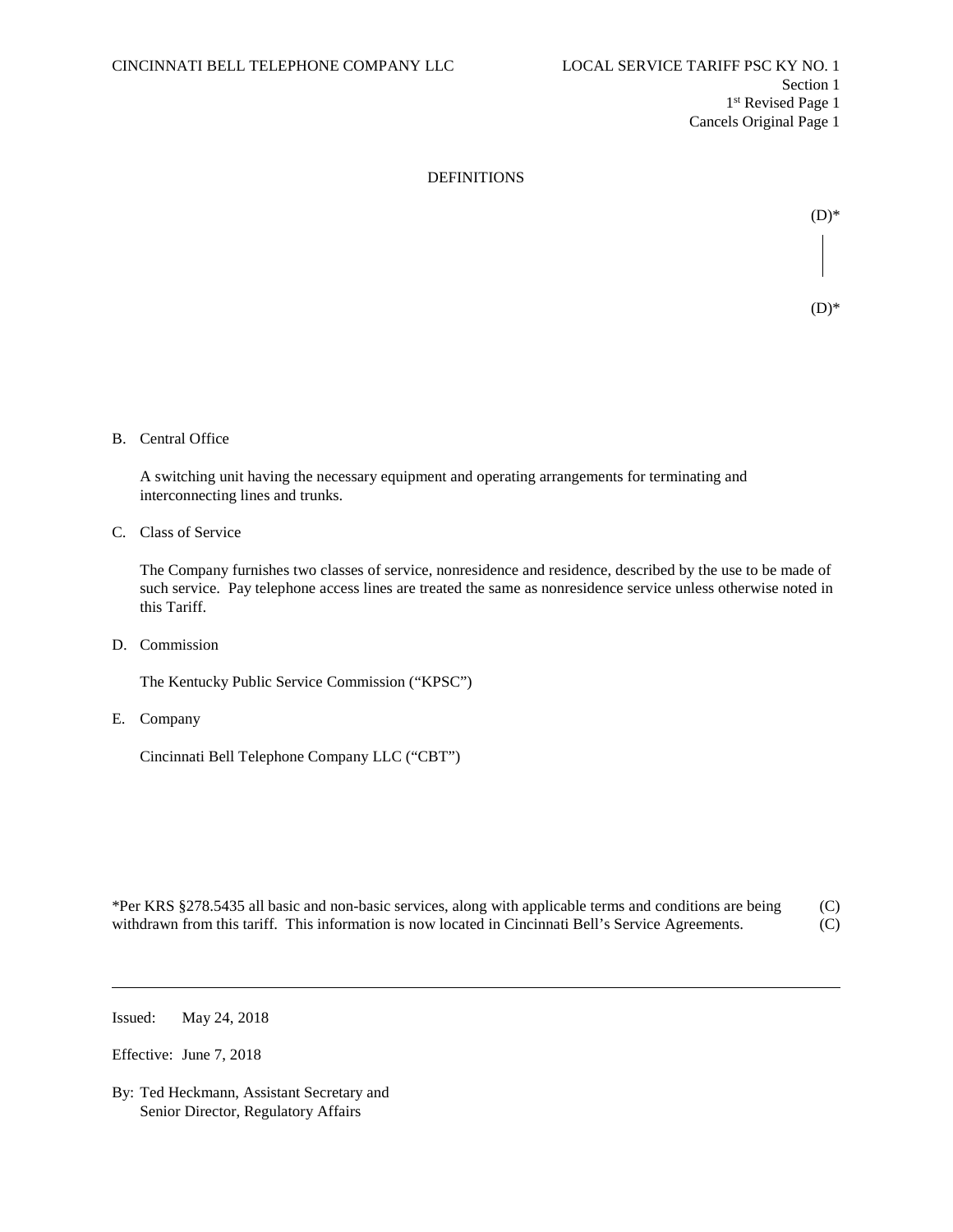$(D)*$ 

## G. Contract

The agreement between a Customer and the Company under which facilities for the use of the Customer are furnished in accordance with the provisions of this tariff.

### H. Cost

The cost of labor and material, plus an appropriate share of the Company's general operating and supervising expense.

I. Customer

The person, firm, or corporation that orders service and is responsible for the payment of charges and compliance with the rules and regulations of the Company.

\*Per KRS §278.5435 all basic and non-basic services, along with applicable terms and conditions are being (C) withdrawn from this tariff. This information is now located in Cincinnati Bell's Service Agreements. (C)

Issued: May 24, 2018

Effective: June 7, 2018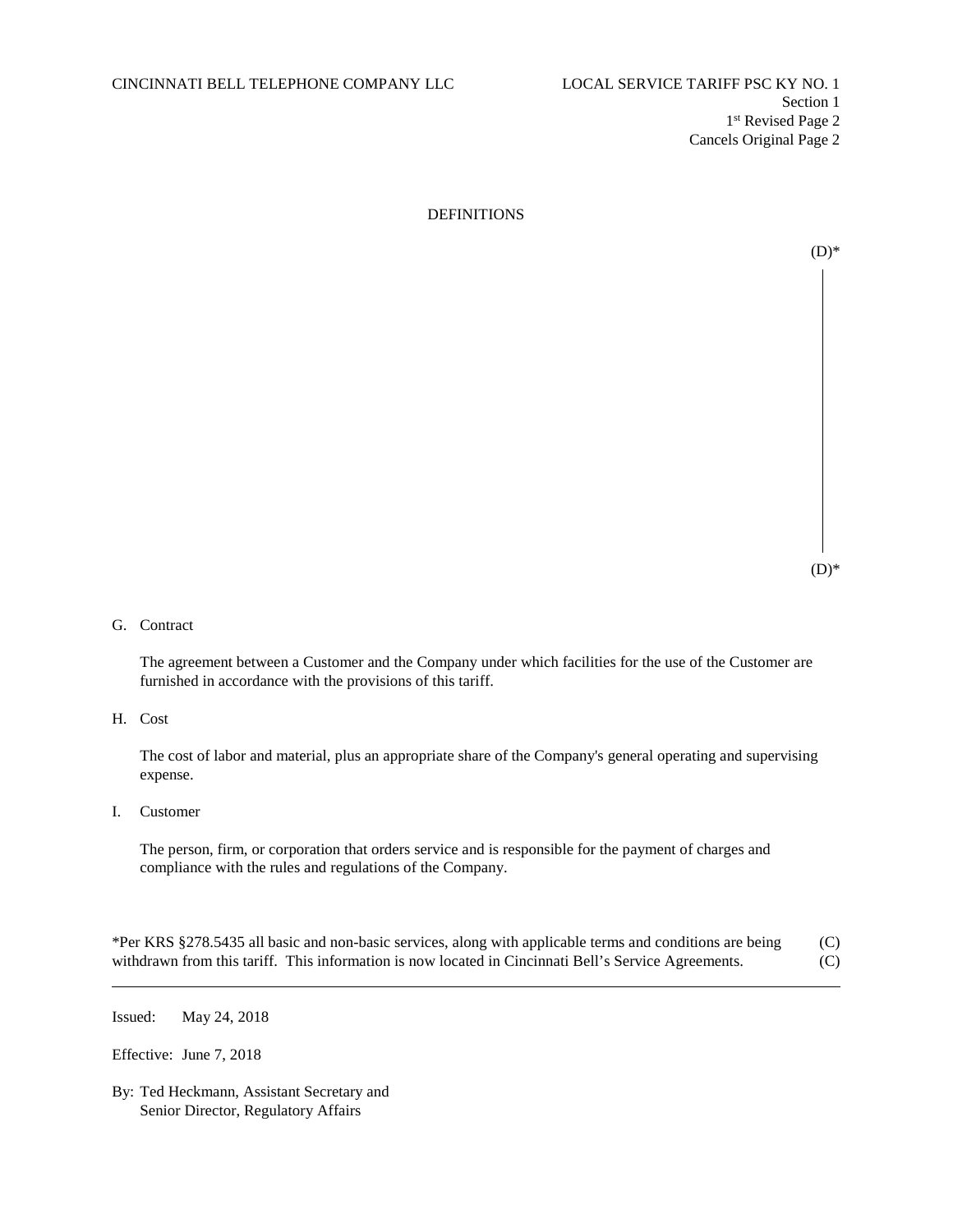$(D)*$ 

 $(D)*$ 

| *Per KRS §278.5435 all basic and non-basic services, along with applicable terms and conditions are being | (C) |
|-----------------------------------------------------------------------------------------------------------|-----|
| withdrawn from this tariff. This information is now located in Cincinnati Bell's Service Agreements.      | (C) |

Issued: May 24, 2018

Effective: June 7, 2018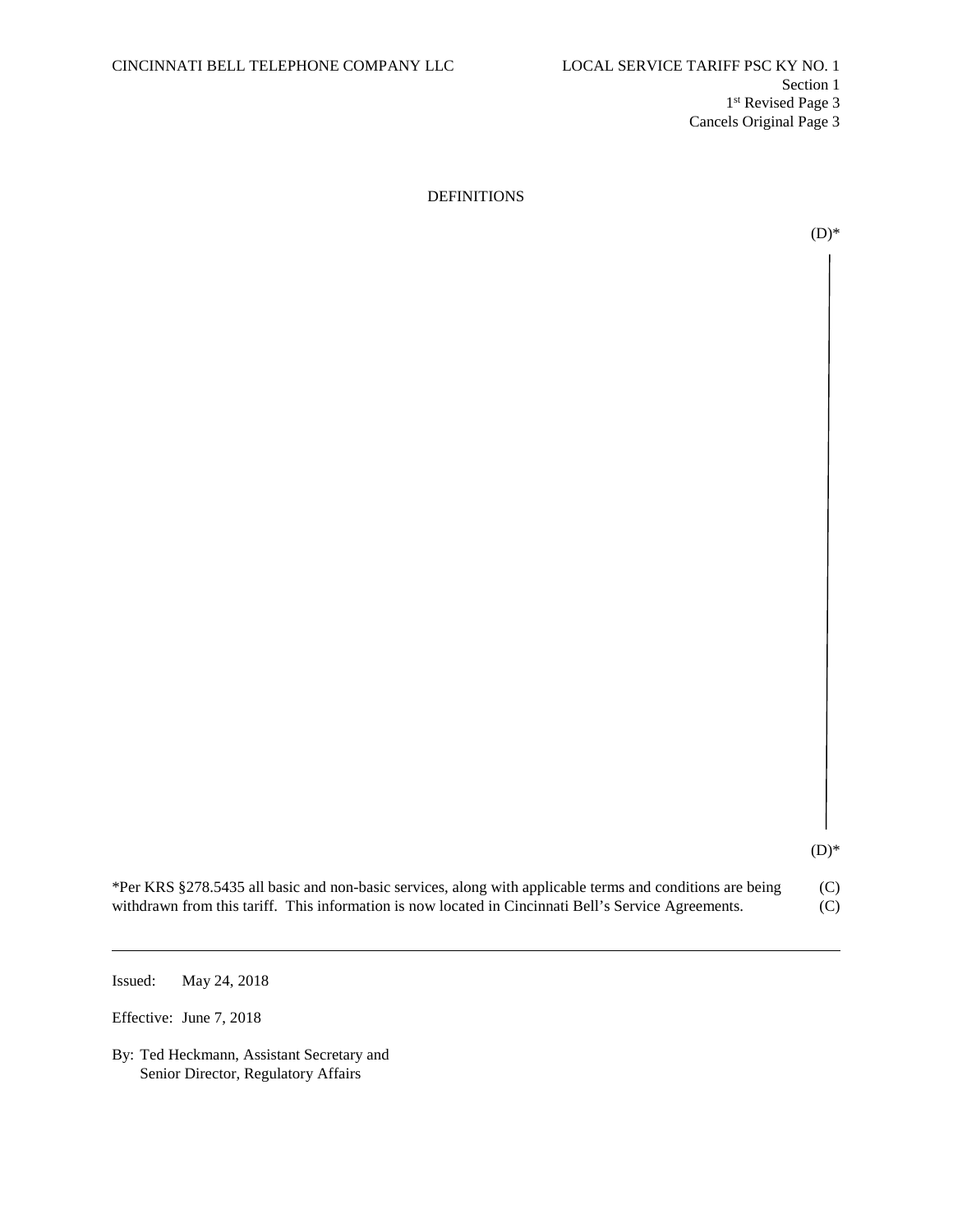#### K. Exchange

A geographic unit established for the administration of telecommunications service in a specified area which usually embraces a city, town, or village and its environs.

#### L. Exchange Access Line

Denotes all equipment and facilities from the central office line up to and including the Company-provided and maintained network interface or demarcation point on a customer's premises encompassing the central office line and all lines connected to a central office line for access to an exchange.

#### M. Exchange Service

The service of furnishing facilities for telecommunications within a local service area, in accordance with the regulations, rates, and charges specified in this tariff.



#### O. Initial Charge (Nonrecurring Charge)

A nonrecurring or one-time charge associated with the installation of certain services or facilities, either in lieu of or in addition to recurring monthly charges or other service type charges.

P. Initial Service Period

The minimum length of time a customer is obligated to pay for service, facilities, or equipment whether or not retained by the customer for that minimum length of time. The Initial Service Period for all services in this Tariff is one month unless otherwise stated.

| *Per KRS §278.5435 all basic and non-basic services, along with applicable terms and conditions are being | (C) |
|-----------------------------------------------------------------------------------------------------------|-----|
| withdrawn from this tariff. This information is now located in Cincinnati Bell's Service Agreements.      | (C) |

Issued: May 24, 2018

Effective: June 7, 2018